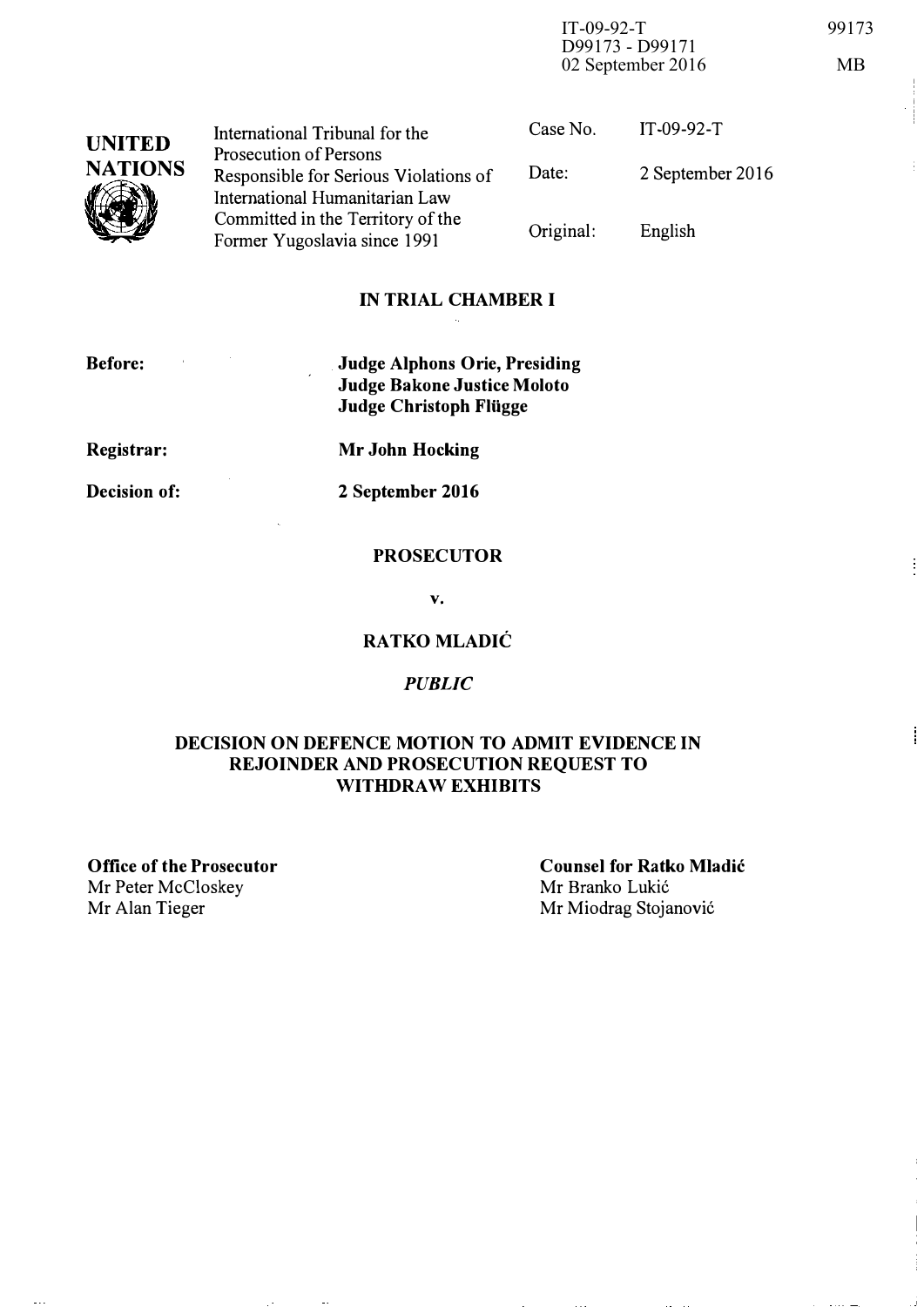TRIAL CHAMBER I of the International Tribunal for the Prosecution of Persons Responsible for Serious Violations of International Humanitarian Law Committed in the Territory of the Former Yugoslavia since 1991 ("Chamber" and "Tribunal", respectively);

#### BEING SEISED of

- (i) the Defence Motion to Admit Evidence in Rejoinder, filed on 23 August 2016 ("Motion"), in which the Defence tenders four documents and proposes calling a witness in response to the admission of three exhibits tendered by the Prosecution in rebuttal;  $\frac{1}{1}$  and
- (ii) the Prosecution Request for Leave to Withdraw Exhibits P07848, P07849 and P07850, filed on 24 August 2016 ("Request"), in which the Prosecution seeks leave to withdraw three of the exhibits tendered in rebuttal;<sup>2</sup>

NOTING the Prosecution response to the Motion, filed on 2 September 2016, in which the Prosecution submits that the Motion should be dismissed as moot because it responds to the portions of the rebuttal case which are the subject of the Request; $<sup>3</sup>$ </sup>

NOTING that the Prosecution seeks to withdraw the exhibits at issue in the Motion;

CONSIDERING that the relief requested in the Motion is sought exclusively in response to the admission of exhibits P7848, P7849 and P7850;

CONSIDERING that the granting of the Request would therefore deprive the Motion of its very basis, rendering it moot;

#### FOR THE FOREGOING REASONS

PURSUANT TO Rule 54 of the Tribunal's Rules of Procedure and Evidence,

Defence Motion to Admit Evidence in Rejoinder, 23 August 2016, paras 1, 5-11. See also Prosecution Motion to Admit Evidence in Rebuttal, 21 June 2016 (with Confidential Annex); Decision on Prosecution Motion to Admit Evidence in Rebuttal, 16 August 2016, admitting the documents bearing Rule 65 ter numbers 33645, 33646, and 02559s, which were later assigned exhibit numbers P7848, P7849, and P7850, respectively; and Corrigendum to Decision on Prosecution Motion to Admit Evidence in Rebuttal, 18 August 2016.

 $\mathbf{2}^-$ Prosecution Request for Leave to Withdraw Exhibits P07848, P07849 and P07850, 24 August 2016.

 $\mathbf 3$ Prosecution Response to Defence Motion to Admit Evidence in Rejoinder, 2 September 2016, para. 3.